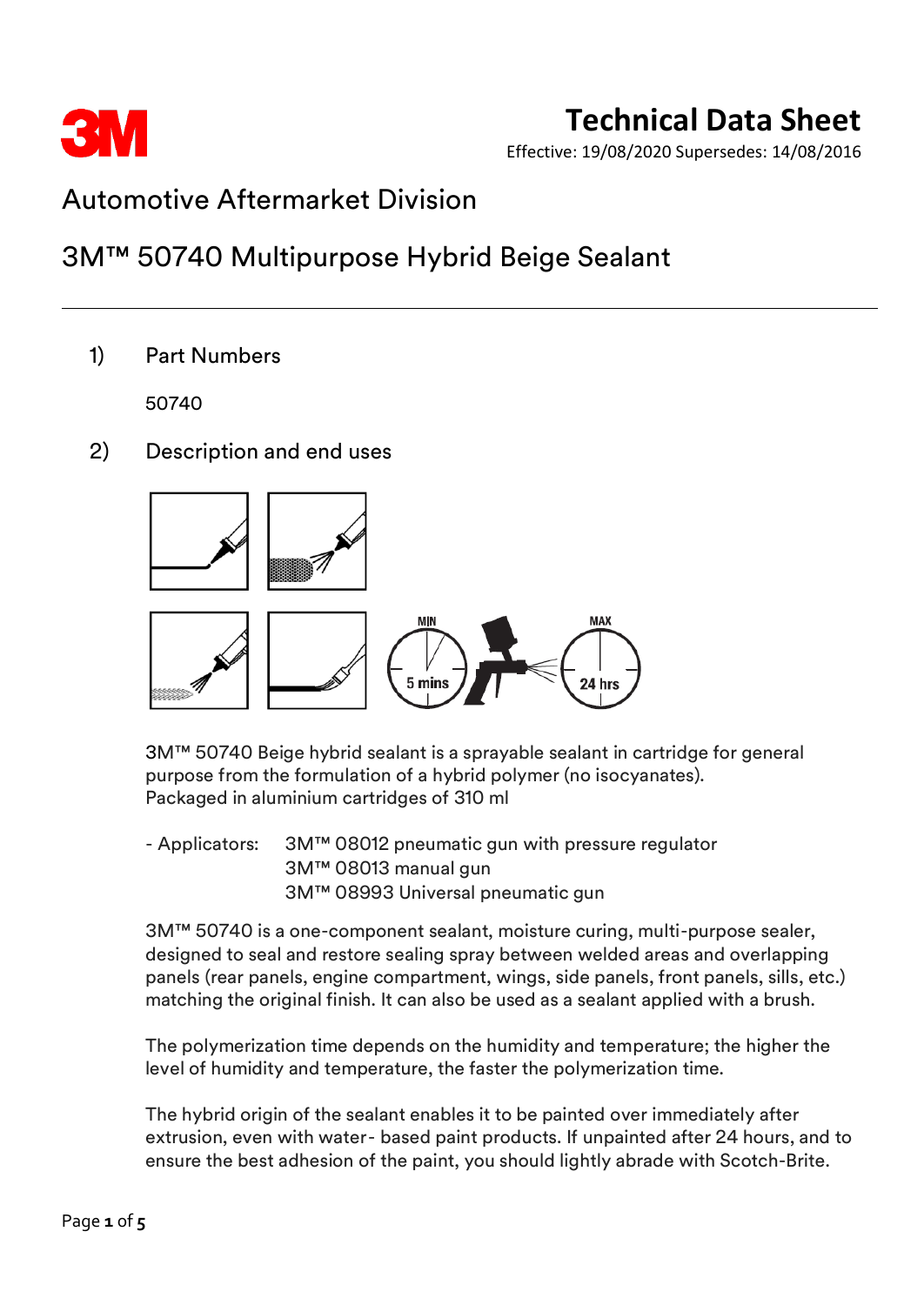

# **Technical Data Sheet**

Effective: 19/08/2020 Supersedes: 14/08/2016

It is always advisable to do a preliminary check of the compatibility of the sealant with their paint products.

The product adheres well to the bare metal but for better corrosion prevention it is recommended to treat bare metal with a suitable primer before proceeding with the application of the sealant.

Avoid applying the hybrid sealant on a fresh polyurethane fully cured as it may cause curing problems. The adhesion on difficult materials such as PE, PP and PVC should be tested thoroughly before use.

## 3) Physical Properties

| <b>Base</b>                             | <b>Hybrid</b>                           |  |
|-----------------------------------------|-----------------------------------------|--|
| Consistency                             | <b>Thixotropic Paste</b>                |  |
| Colour                                  | <b>Beige</b>                            |  |
| Viscosity at 23°C Brookfield RVT /      | 240,000 +/- 60,000 mPa.s                |  |
| Spindle 7/5 rpm                         |                                         |  |
| Density a 20°C                          | $1,66 + (-0,05)$                        |  |
| <b>UV Resistance</b>                    | Excellent                               |  |
| Temperature resistance                  | $-40^{\circ}$ C / + 90 $^{\circ}$ C     |  |
| Application temperature                 | $+5^{\circ}$ C / + 35 $^{\circ}$ C      |  |
| <b>Tack free time</b>                   | 20 - 30 mins (23°C - 50 % relative      |  |
|                                         | humidity)                               |  |
| Final shore hardness 'A' (ISO $868 - 3$ | Approx. 70                              |  |
| seconds)                                |                                         |  |
| Cure rate                               | 3 mm after 24 hrs (23°C - 50 % relative |  |
|                                         | humidity)                               |  |
| Resistant to water and salt             | <b>Excellent</b>                        |  |
| Compatible with alkyd paints            | <b>NO</b>                               |  |
| Compatible with water based paints      | <b>YES</b>                              |  |
| Shelf - Life                            | 12 months in normal storage conditions  |  |
|                                         | (+5 and +25°C)                          |  |

Tack-free time: 20-30 minutes (23°C - 50% relative humidity) Final hardness: Shore 'A' (ISO 868-3 seconds) about 70 Curing rate: 3 mm after 24 hours (23 ° C - 50% relative humidity) Resistance to water and salt spray: Excellent Compatibility with alkyd paints: NO Compatibility with water based paints: YES Shelf – Life: 12 months in normal storage conditions (+5 and + 25 ° C)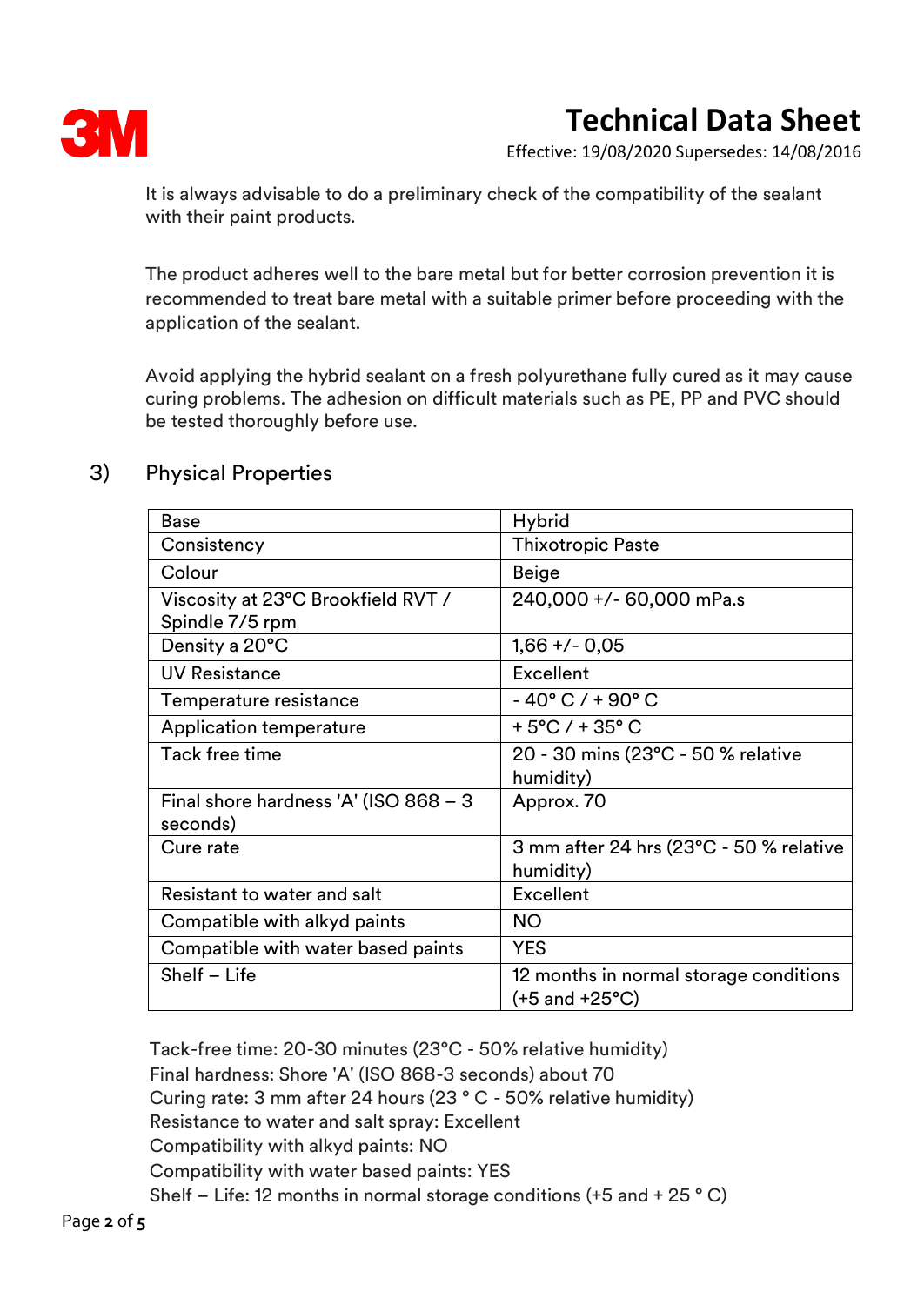

## **Technical Data Sheet**

Effective: 19/08/2020 Supersedes: 14/08/2016

### 4) Directions for Use

When using standard applicators 3M™ 08012, 08013 and 08993:

Cut the nozzle being careful not to damage the thread.

Make sure that the applicator gun is set for extruding material from cartridges and not from sachet.

#### Screw the nozzle onto cartridge

Insert cartridge and tighten the locking collar for the Applicator and extrude the product. If you are using a universal gun 3M™ 08993 remember to insert the silver ring inside the gun before tightening the threaded collar.

For Use as SPRAY application with the Universal Applicator 3M™ 08993:

Open the cartridge and screw the plastic nozzle on the threaded end. Insert the cartridge into the applicator, place the dark plastic nozzle over the inner nozzle, and finally tighten the clamping collar.

To achieve the desired appearance of the seal spray use air control and pressure dials on the applicator.

#### PREPARATION OF SUBSTRATE

The substrate must be perfectly clean, dry and free of dust, oil, grease and any contaminant which may damage the bonding. All traces of paint or other coatings must be systematically eliminated in advance. Clean, if necessary, with 3M™ Adhesive Cleaner 08984. You may need to abrade metal surfaces beforehand. Clean thoroughly after each step abrasive. Allow to dry the surface thoroughly after degreasing. Caution when using solvents, always follow the safety instructions given by the manufacturer or supplier. Adhesive Cleaner 3M™ 8984 is also suitable for cleaning of residual sealant not cured. If polymerized use abrasive material for removal.

### 5) Storage

For maximum shelf life (12 months), store the product at a temperature between 15 °C and 25 °C and keep it intact in its original packaging. Making your inventory turnover according to the "FIFO": "First In - First Out."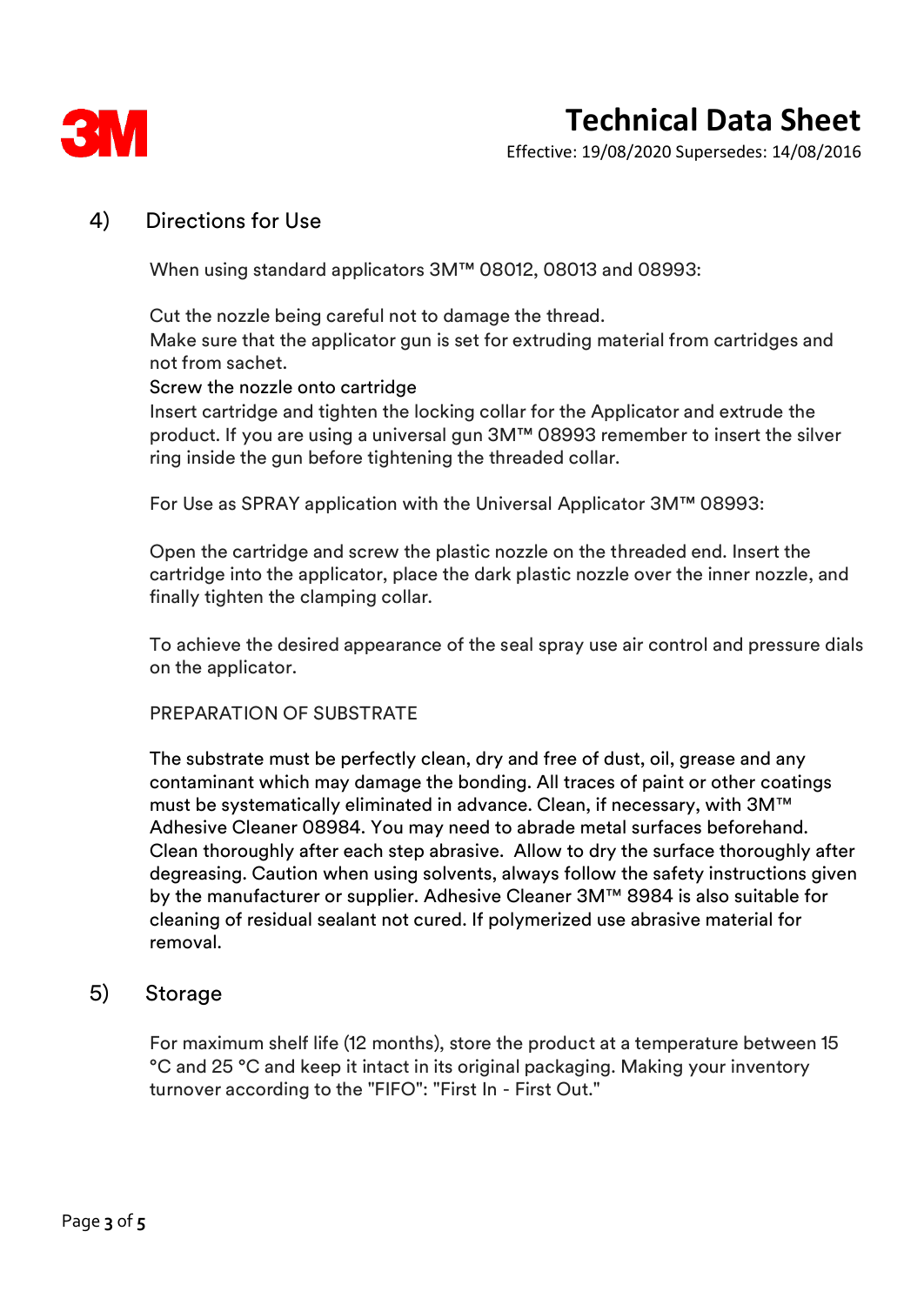

Effective: 19/08/2020 Supersedes: 14/08/2016

## 6) Safety

| Precautionary<br>Information    | Before using this product, please reference Product Label and/or<br>Safety Data Sheet for Health and Safety Information. Note: Laws<br>controlling the acceptable amounts of Volatile Organic<br>Compounds (VOC's) vary by state, and in some cases by locality.<br>For surface preparation and clean-up activities, consult federal,<br>state and local regulations regarding use of products containing<br>VOCs in your area.           |
|---------------------------------|-------------------------------------------------------------------------------------------------------------------------------------------------------------------------------------------------------------------------------------------------------------------------------------------------------------------------------------------------------------------------------------------------------------------------------------------|
| <b>Technical</b><br>Information | The technical information, recommendations and other statements<br>contained in this document are based upon tests or experience<br>that 3M™ believes are reliable, but the accuracy or completeness<br>of such information is not guaranteed.                                                                                                                                                                                            |
| <b>Product Use</b>              | Many factors beyond 3M™'s control and uniquely within the<br>user's knowledge and control can affect the use and performance<br>of a 3M™ product in a particular application. Given the variety of<br>factors that can affect the use and performance of a 3M™<br>product, user is solely responsible for evaluating the 3M™ product<br>and determining whether it is fit for a purpose and suitable for<br>user's method of application. |
| Limitation of<br>Liability      | Except where prohibited by law, 3M™ will not be liable for any<br>loss or damage arising from the 3M™ product, whether direct,<br>indirect, special, incidental or consequential, regardless of the<br>legal theory asserted, including warranty, contract, negligence or<br>strict liability.                                                                                                                                            |

## 3M™ 50740 Multipurpose Hybrid Beige Sealant IS DESIGNED FOR PROFESSIONAL INDUSTRIAL USE ONLY.

## 7) Disclaimer

All statements, technical information and recommendations are based on tests we believe to be reliable as at the date of hereof, but the accuracy or completeness thereof is not guaranteed. Please ensure before using the product that it is suitable for your intended use. Since the conditions and methods of use of the product and of the information referred to herein are beyond our control, other than for fraudulent misrepresentation, 3M expressly disclaims any and all liability as to any results obtained or arising from any use of the product or reliance on such information